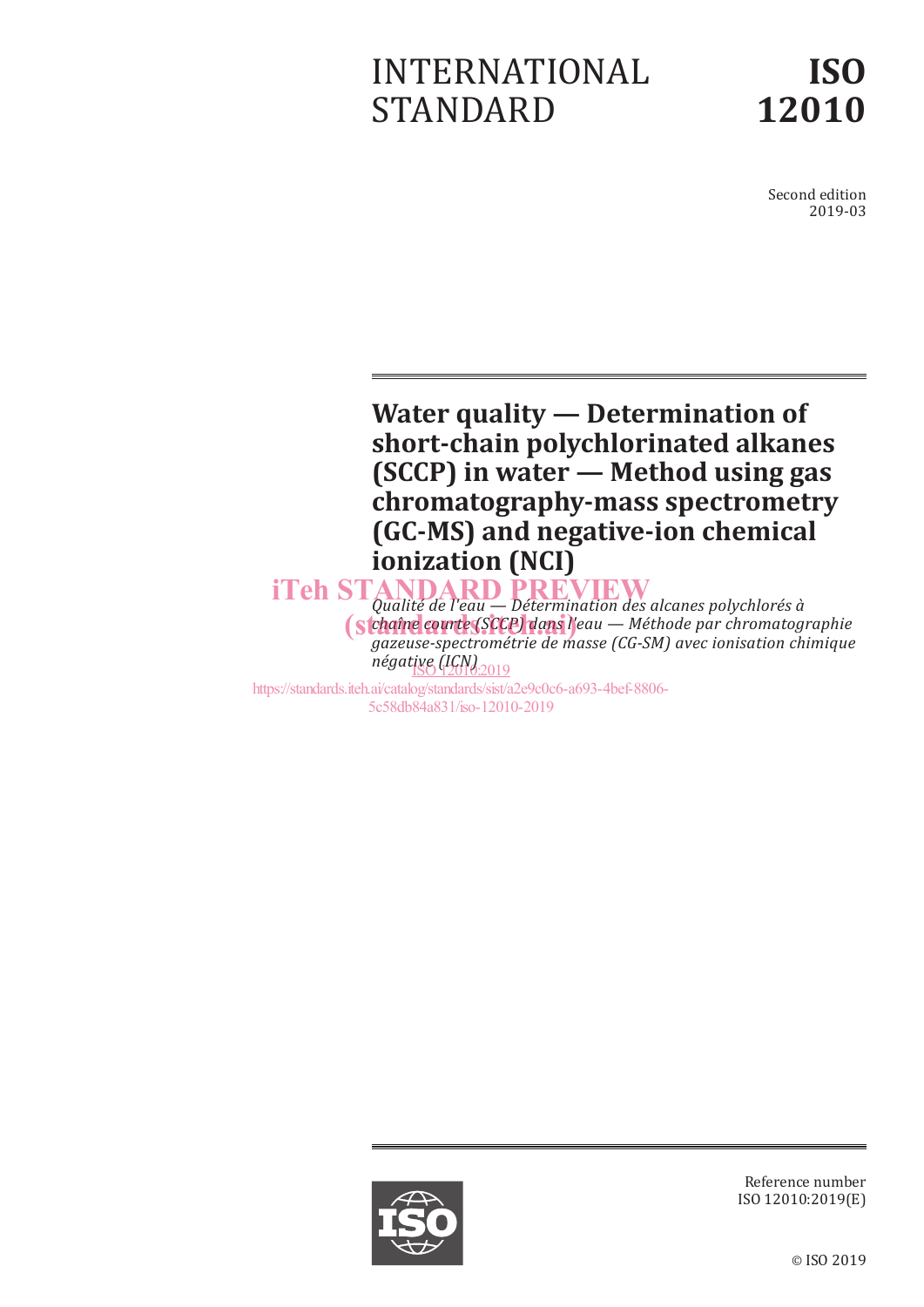# iTeh STANDARD PREVIEW (standards.iteh.ai)

ISO 12010:2019 https://standards.iteh.ai/catalog/standards/sist/a2e9c0c6-a693-4bef-8806- 5c58db84a831/iso-12010-2019



# **COPYRIGHT PROTECTED DOCUMENT**

#### © ISO 2019

All rights reserved. Unless otherwise specified, or required in the context of its implementation, no part of this publication may be reproduced or utilized otherwise in any form or by any means, electronic or mechanical, including photocopying, or posting on the internet or an intranet, without prior written permission. Permission can be requested from either ISO at the address below or ISO's member body in the country of the requester.

ISO copyright office CP 401 • Ch. de Blandonnet 8 CH-1214 Vernier, Geneva Phone: +41 22 749 01 11 Fax: +41 22 749 09 47 Email: copyright@iso.org Website: www.iso.org

Published in Switzerland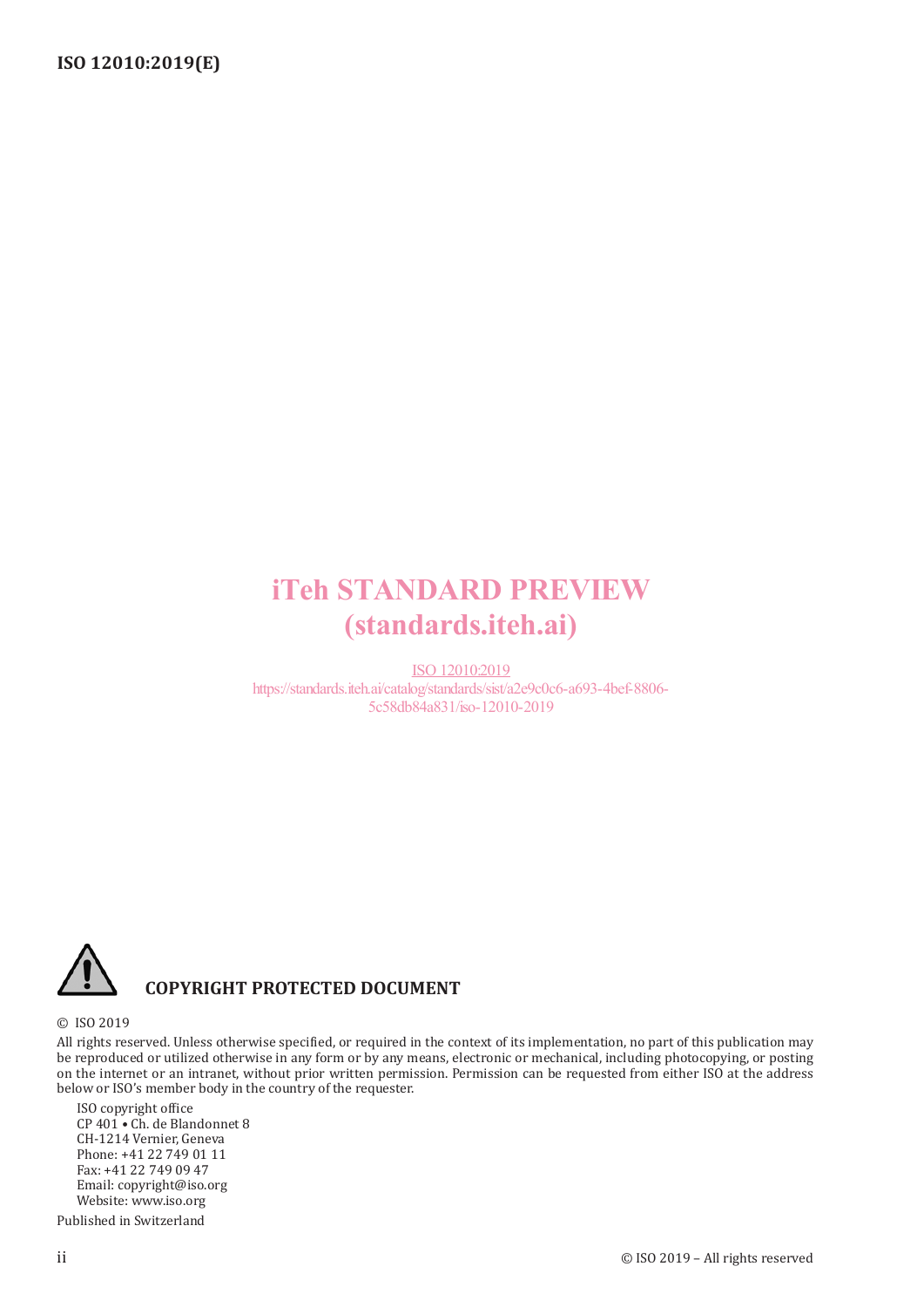# **Contents**

| 1         |                                                                                                                                                                                                                                                                                                                                                                                                                          |  |
|-----------|--------------------------------------------------------------------------------------------------------------------------------------------------------------------------------------------------------------------------------------------------------------------------------------------------------------------------------------------------------------------------------------------------------------------------|--|
| 2         |                                                                                                                                                                                                                                                                                                                                                                                                                          |  |
| 3         |                                                                                                                                                                                                                                                                                                                                                                                                                          |  |
| 4         | $Principle$ 2                                                                                                                                                                                                                                                                                                                                                                                                            |  |
| 5         |                                                                                                                                                                                                                                                                                                                                                                                                                          |  |
| 6         | 6.1<br>6.2<br>6.3<br>6.4<br>6.5                                                                                                                                                                                                                                                                                                                                                                                          |  |
| 7         |                                                                                                                                                                                                                                                                                                                                                                                                                          |  |
| 8         |                                                                                                                                                                                                                                                                                                                                                                                                                          |  |
| 9         | Extraction with liquid-liquid extraction <b>and the COVID-COVID-COVID-COVID-COVID-COVID-COVID-COVID-COVID-COVID-COV</b><br>Extraction with higher content of suspended matter <b>LE W</b><br>9.1<br>9.2<br>Extract clean-up<br>Measurement and integration of the chromatogram<br>9.3<br>9.4<br>9.5<br>9.5.1<br>9.5.2 https://asircleafiltrationtalog/standards/sist/a2e9c0c6-a693-4bef-8806-<br>9.5.3<br>9.5.4<br>9.5.5 |  |
| <b>10</b> |                                                                                                                                                                                                                                                                                                                                                                                                                          |  |
| 11        |                                                                                                                                                                                                                                                                                                                                                                                                                          |  |
|           |                                                                                                                                                                                                                                                                                                                                                                                                                          |  |
|           | Annex B (informative) Explanation of the calibration of the sum of SCCPs with multiple                                                                                                                                                                                                                                                                                                                                   |  |
|           |                                                                                                                                                                                                                                                                                                                                                                                                                          |  |
|           | Annex D (informative) Typical chromatograms of standard solutions and quality control<br>check solutions 1 µg/ml 24                                                                                                                                                                                                                                                                                                      |  |
|           |                                                                                                                                                                                                                                                                                                                                                                                                                          |  |
|           |                                                                                                                                                                                                                                                                                                                                                                                                                          |  |
|           |                                                                                                                                                                                                                                                                                                                                                                                                                          |  |
|           | Annex H (informative) Chromatograms of real SPM samples <b>Entitainmulation</b> and 36                                                                                                                                                                                                                                                                                                                                   |  |
|           | Annex I (informative) Performance data <b>Manual Annex I</b> (informative) Annex I (informative) Performance data <b>Manual Annex I</b> (informative) Annex I (informative) Performance data <b>Manual Annex I (informative</b> ) Annex I (inf                                                                                                                                                                           |  |
|           |                                                                                                                                                                                                                                                                                                                                                                                                                          |  |
|           |                                                                                                                                                                                                                                                                                                                                                                                                                          |  |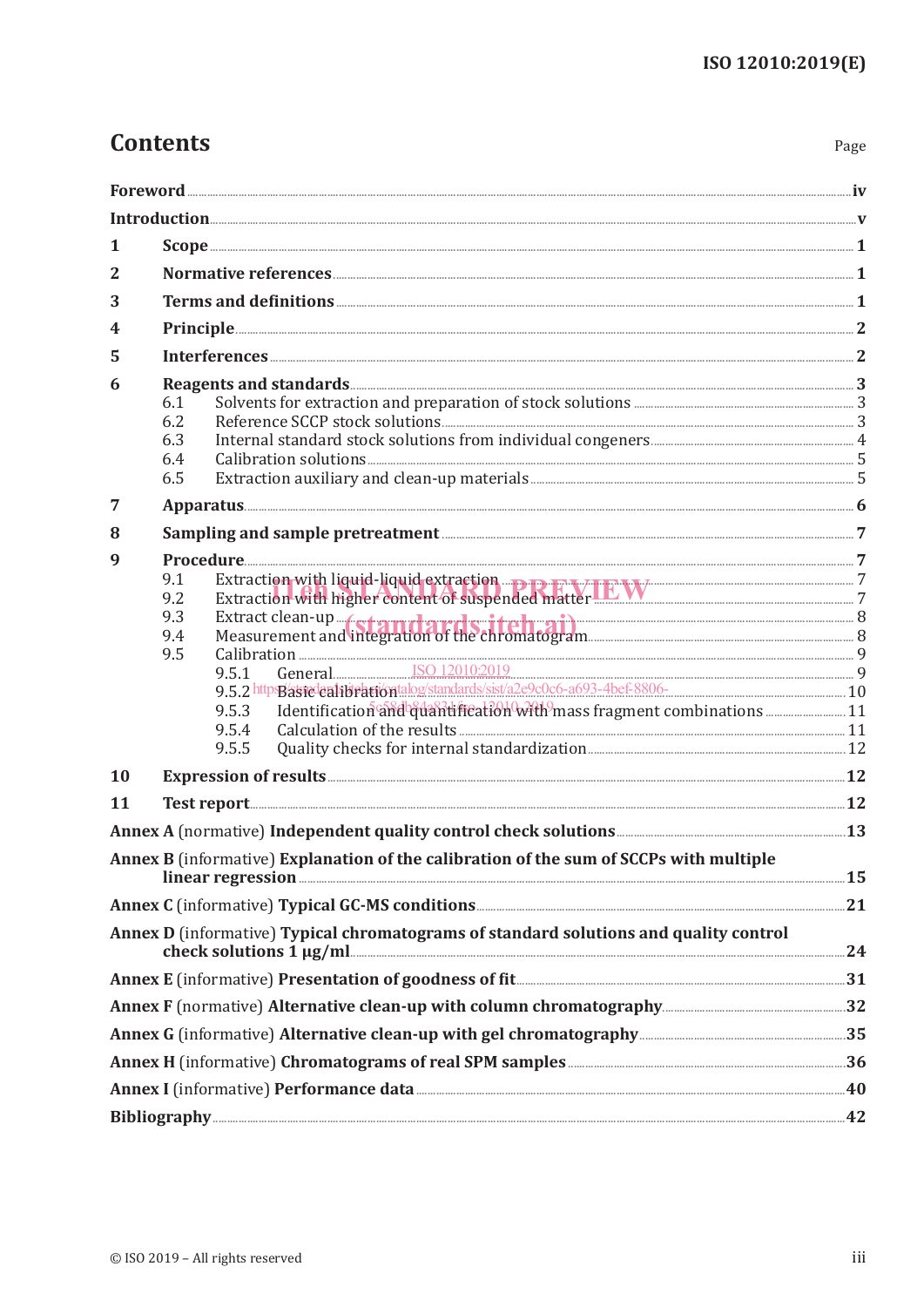# **Foreword**

ISO (the International Organization for Standardization) is a worldwide federation of national standards bodies (ISO member bodies). The work of preparing International Standards is normally carried out through ISO technical committees. Each member body interested in a subject for which a technical committee has been established has the right to be represented on that committee. International organizations, governmental and non-governmental, in liaison with ISO, also take part in the work. ISO collaborates closely with the International Electrotechnical Commission (IEC) on all matters of electrotechnical standardization.

The procedures used to develop this document and those intended for its further maintenance are described in the ISO/IEC Directives, Part 1. In particular the different approval criteria needed for the different types of ISO documents should be noted. This document was drafted in accordance with the editorial rules of the ISO/IEC Directives, Part 2 (see www.iso.org/directives).

Attention is drawn to the possibility that some of the elements of this document may be the subject of patent rights. ISO shall not be held responsible for identifying any or all such patent rights. Details of any patent rights identified during the development of the document will be in the Introduction and/or on the ISO list of patent declarations received (see www.iso.org/patents).

Any trade name used in this document is information given for the convenience of users and does not constitute an endorsement.

For an explanation on the voluntary nature of standards, the meaning of ISO specific terms and expressions related to conformity assessment, as well as information about ISO's adherence to the<br>World Trade Organization (WTO) principles in the Technical Barriers to Trade (TBT) see the following World Trade Organization (WTO) principles in the Technical Barriers to Trade (TBT) see the following URL: <u>www.iso.org/iso/foreword.html</u>. (standards.iteh.ai)

This document was prepared by Technical Committee ISO/TC 147, *Water quality*, Subcommittee SC 2, *Physical, chemical and biochemical methods*.  $ISO<sub>1</sub>$ https://standards.iteh.ai/catalog/standards/sist/a2e9c0c6-a693-4bef-8806-

Any feedback or questions on this document should be directed to the user's national standards body. A complete listing of these bodies can be found at www.iso.org/members.html.

This second edition cancels and replaces the first edition (ISO 12010:2012), which has been technically revised. The main changes compared to the previous edition are:

- the *m/z* values (mass/charge ratios) for quantification and identification;
- the calibration mixtures:
- the clean up procedure by gel chromatography;
- reduced interferences.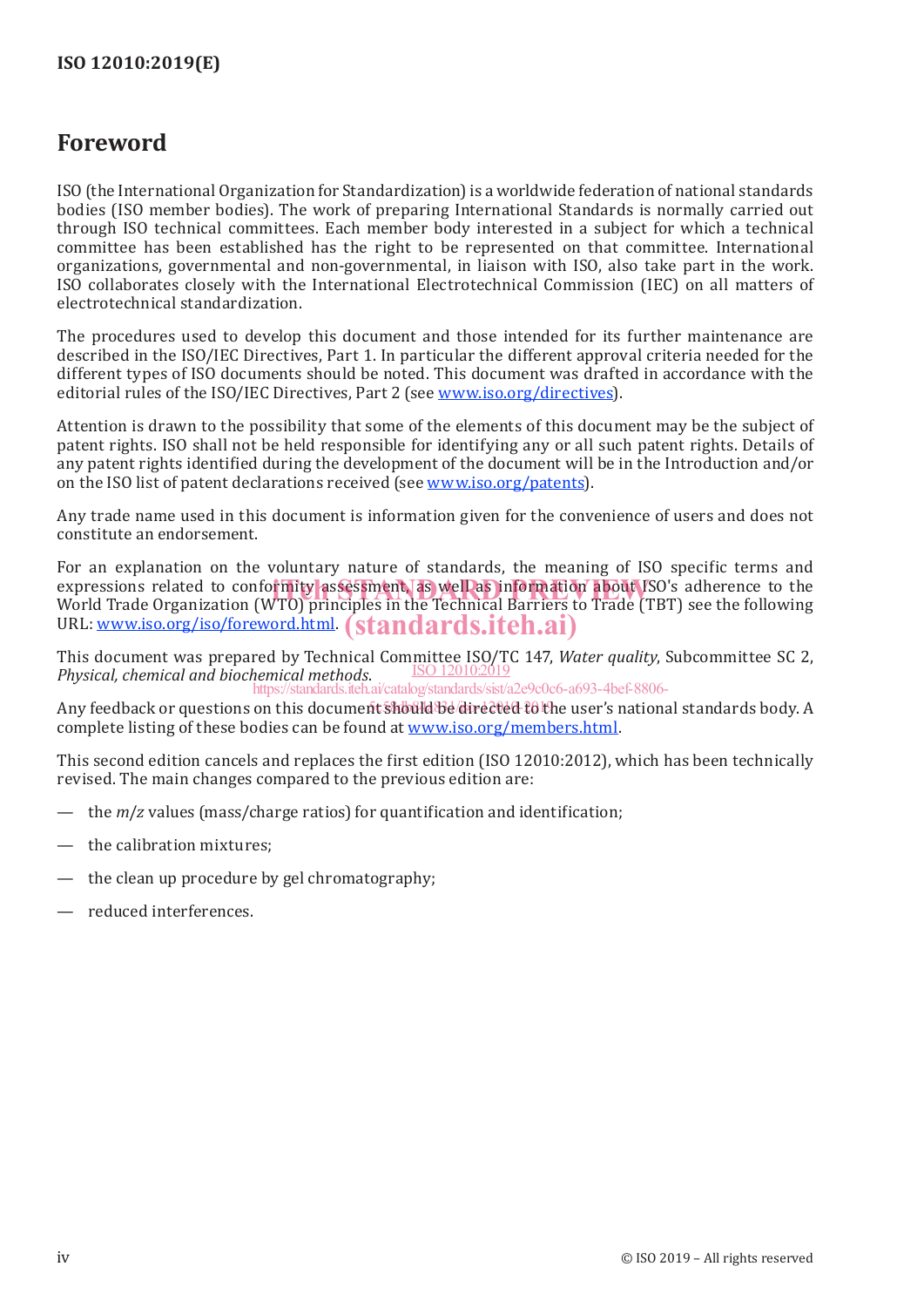# **Introduction**

The user should be aware that particular problems might require the specifications of additional marginal conditions.

This document achieves synergetic effects in the practical laboratory work. The following points partially allow a combination of water and sediment analysis:

- 1) same mass combination as for sediment analysis (see ISO 18635[2]);
- 2) same calibration mixtures as for sediment analysis (see ISO 18635);
- 3) same GPC-clean up as for sediment analysis (see ISO 18635).

# iTeh STANDARD PREVIEW (standards.iteh.ai)

ISO 12010:2019 https://standards.iteh.ai/catalog/standards/sist/a2e9c0c6-a693-4bef-8806- 5c58db84a831/iso-12010-2019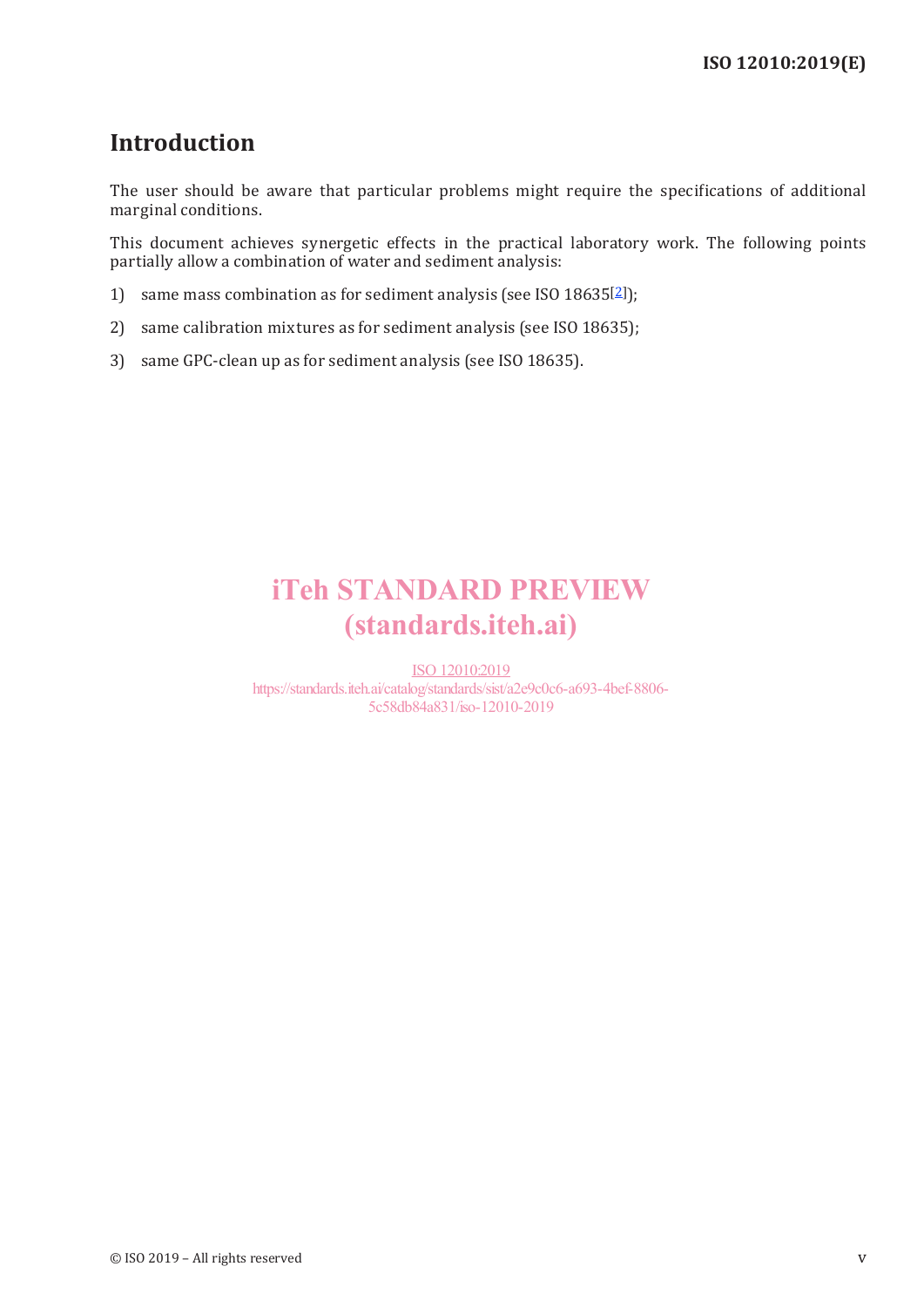# iTeh STANDARD PREVIEW (standards.iteh.ai)

ISO 12010:2019 https://standards.iteh.ai/catalog/standards/sist/a2e9c0c6-a693-4bef-8806- 5c58db84a831/iso-12010-2019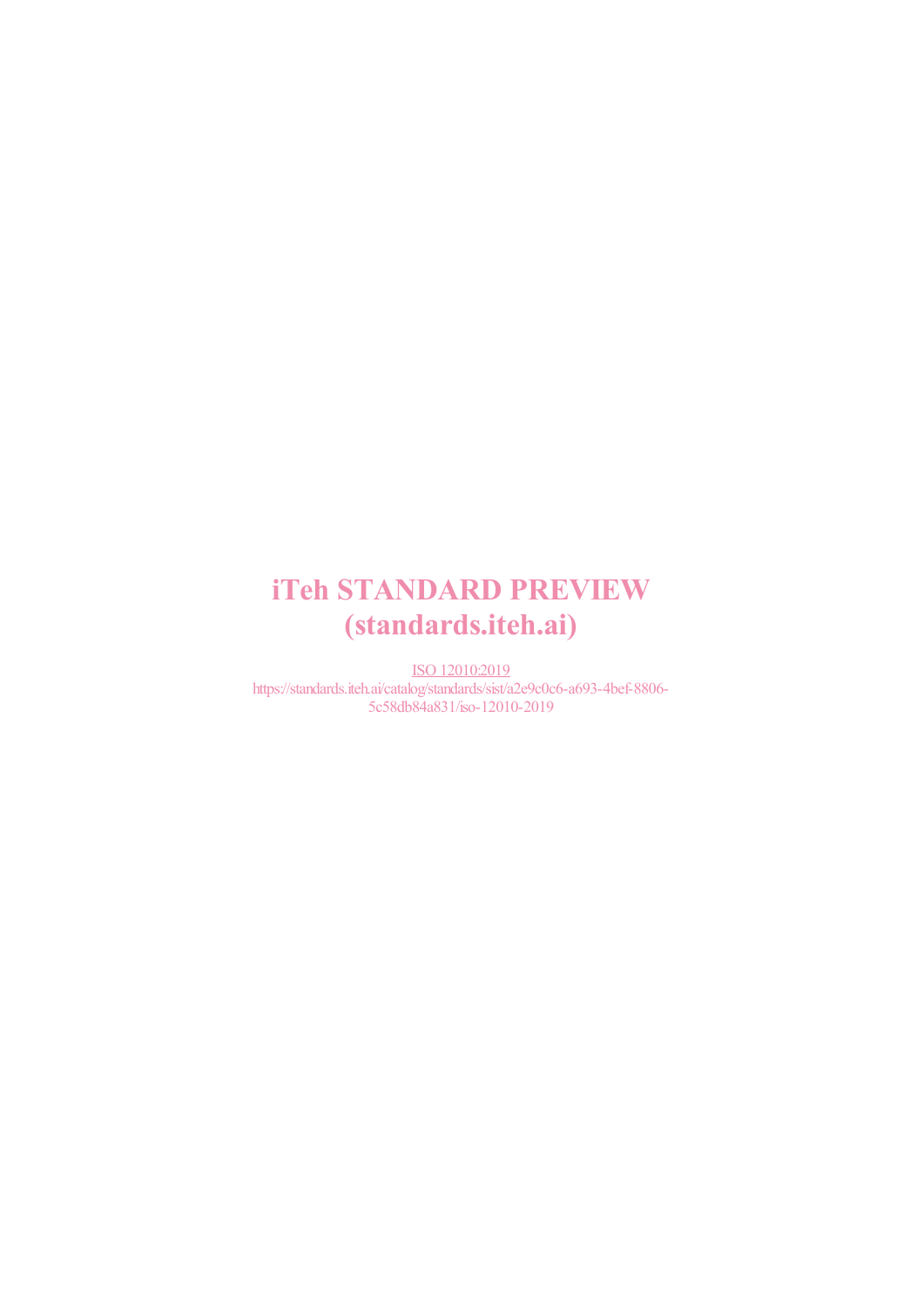# **Water quality — Determination of short-chain polychlorinated alkanes (SCCP) in water — Method using gas chromatography-mass spectrometry (GC-MS) and negative-ion chemical ionization (NCI)**

**WARNING — Persons using this document should be familiar with normal laboratory practice. This document does not purport to address all of the safety problems, if any, associated with its use. It is the responsibility of the user to establish appropriate safety and health practices.**

**IMPORTANT — It is absolutely essential that tests conducted in accordance to this document be carried out by suitably qualified staff.**

# **1 Scope**

This document specifies a method for the quantitative determination of the sum of short-chain polychlorinated *n*-alkanes also known as short-chain polychlorinated paraffins (SCCPs) in the carbon bond range n-C<sub>10</sub> to n-C<sub>13</sub> inclusive, in mixtures with chlorine mass fractions ("contents") between 50 % and 67 %, including approximately 6 000 of approximately 8 000 congeners.

This method is applicable to the determination of the sum of SCCPs in unfiltered surface water, ground water, drinking water and waste water using gas chromatography-mass spectrometry with electron water, drinking water and waste water using gas chromatogra<br>capture negative ionization (GC-ECNI-MS). **ards.iteh.ai**)

Depending on the capability of the GC-ECNI-MS instrument, the concentration range of the method Discovered in the method is from 0,1 µg/l or lower to 10 µg/l. Depending on the waste water matrix, the lowest detectable is a contracted to the matrix of the standards. Ten after a contracted to the contracted to the matrix of the standards. Ten concentration is estimated to be  $>0.1$   $\mu$ g/l. The data of the interlaboratory trial concerning this method are given in Annex I.

# **2 Normative references**

The following documents are referred to in the text in such a way that some or all of their content constitutes requirements of this document. For dated references, only the edition cited applies. For undated references, the latest edition of the referenced document (including any amendments) applies.

ISO 5667-1, *Water quality — Sampling — Part 1: Guidance on the design of sampling programmes and sampling techniques*

ISO 5667-3, *Water quality — Sampling — Part 3: Preservation and handling of water samples*

ISO 8466-1, *Water quality — Calibration and evaluation of analytical methods and estimation of performance characteristics — Part 1: Statistical evaluation of the linear calibration function*

ISO/TS 13530, *Water quality — Guidance on analytical quality control for chemical and physicochemical water analysis*

## **3 Terms and definitions**

No terms and definitions are listed in this document.

ISO and IEC maintain terminological databases for use in standardization at the following addresses:

- ISO Online browsing platform: available at https://www.iso.org/obp
- IEC Electropedia: available at http://www.electropedia.org/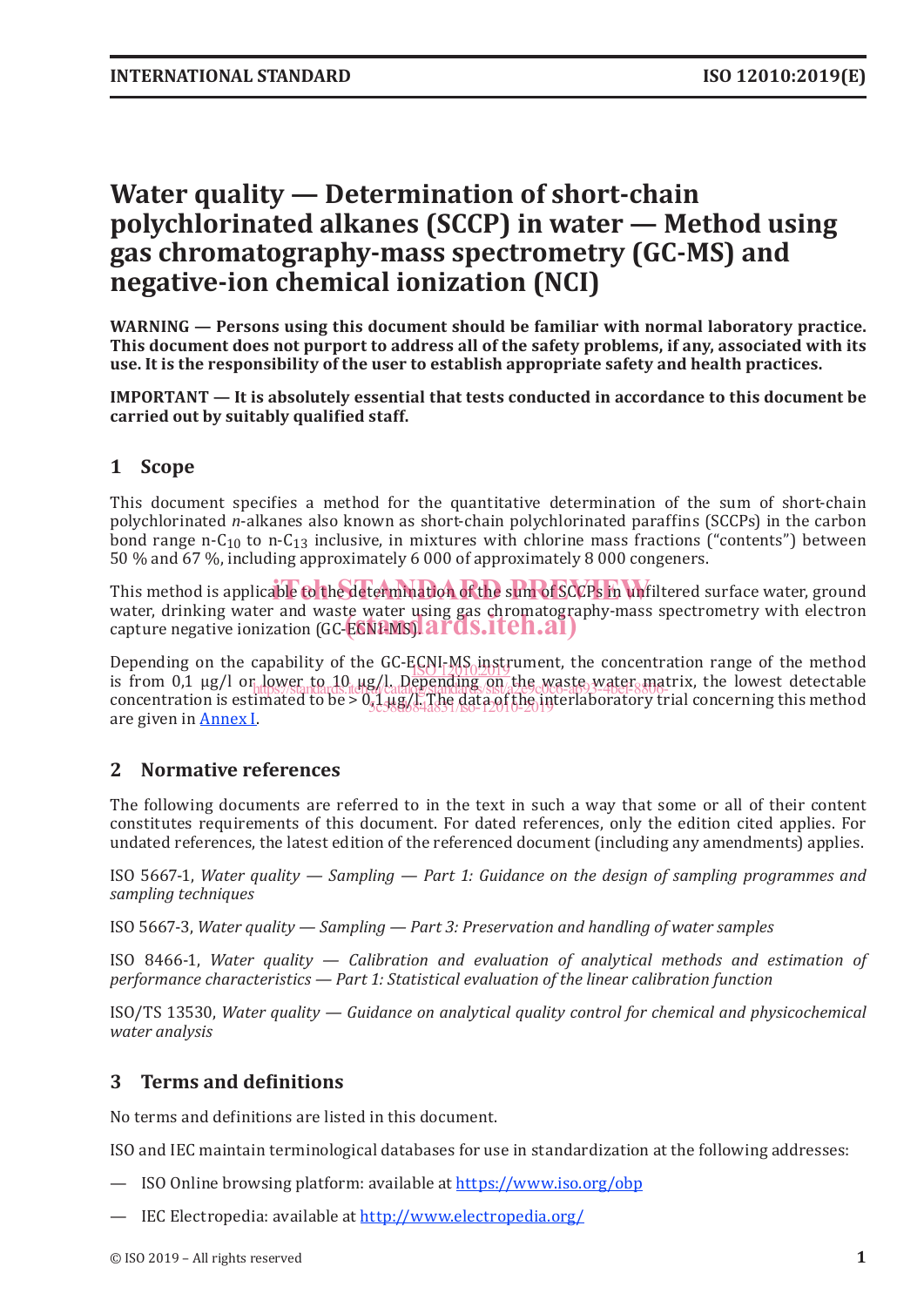# **4 Principle**

Determination of the sum of SCCPs in the carbon bond range n-C<sub>10</sub> to n-C<sub>13</sub> inclusive, in technical and environmental transposed mixtures with chlorine mass fractions ("contents") between 50 % and 67 % (for example a mean of approximately 4 to 10 chlorine atoms per molecule) and independent of the C-number distribution pattern of the congeners. No recognition of the chlorine content is necessary.

The analysed sum of SCCPs includes the variety of SCCPs with their differing chlorine content and C-number distribution patterns as found in technical mixtures as well as compositions in the environment (References [5] to [9]).

SCCPs in whole water samples are fortified with an internal standard and extracted using liquidliquid extraction with an organic solvent. The sample enrichment procedure is followed by a cleanup procedure to eliminate interfering compounds. Gas chromatography (GC) is undertaken using a short capillary column within a short retention time range. The detection of selected mass fragments is carried out using mass spectrometry (MS) in selected ion-monitoring mode using electron capture negative ionization mode (ECNI). The mass fragments and the compositions of the calibration solutions used in this document are essential for the analysis of the sum of SCCPs (see References  $[3]$  and  $[4]$ ).

The selected ion chromatogram is integrated over the full retention time range of the SCCPs. The quantification of the sum of SCCPs is carried out after establishing a calibration by a multiple linear regression. The calibration requires the specified three differently composed standard mixtures fortified with an internal standard.

These standard mixtures mimick different mixtures found in the environment. In this method, only the multiple linear regression quantification with these specific mixtures enables the quantification of the preview of channel mixtures of  $SCCD$  in the environment and in technical compositions described the variety of observed mixtures of SCCP in the environment and in technical compositions, described the variety of observed infixtures of SCCP in the environment and in technical compositions, described<br>in Clause 1 and in References [3] and [4]. It is not possible to use only one reference mixture for that complex task.

The method allows for a quantification of the sum of SCCPs expected to be within an expanded<br>https://www.info.com/simulation/simulation/simulation/simulation/simulation-aby -4bet-8806measurement uncertainty of less than 50  $\%$ . ISO 12010:2019 https://standards.iteh.ai/catalog/standards/sist/a2e9c0c6-a693-4bef-8806- 5c58db84a831/iso-12010-2019

## **5 Interferences**

Non-specific matrix interferences, as well as interferences from other environmental situations, are dealt with using the given clean-up procedure. A further reduction of matrix effects can be achieved by reducing the mass spectrometric resolution power to, for example, 0,4 u, which is often possible with a quadrupole mass spectrometer. The exact *m*/*z* values are 374,958 8; 410,916 9; 422,935 5; 448,810 6 (see Reference [8]).

Applying the entire procedure using the clean up procedure given in 9.3, a selection of chlorinated pollutants has been tested and found not to cause interferences below the concentrations given in Table 1.

| Table 1 — Highest concentration level which causes no interferences higher than the limit of |
|----------------------------------------------------------------------------------------------|
| quantification of $0.1 \mu g/l$                                                              |

| Potential interfering compounds | <b>Highest concentration level which</b><br>causes no interferences higher<br>than the limit of quantification of<br>$0,1 \,\mu g/l$ |
|---------------------------------|--------------------------------------------------------------------------------------------------------------------------------------|
| Aroclor 1262 <sup>a</sup>       | $1,25 \,\mu g/l$                                                                                                                     |
| Aroclor 1242a                   | $10 \mu g/l$                                                                                                                         |
| Aroclor 1221 <sup>a</sup>       | $10 \mu g/l$                                                                                                                         |

a Aroclor 1262, Aroclor 1242, Aroclor 1221, Halowax 1014 and Halowax 1051 are examples of suitable products available commercially. These examples are given for the convenience of users of this document and do not constitute an endorsement by ISO of these products.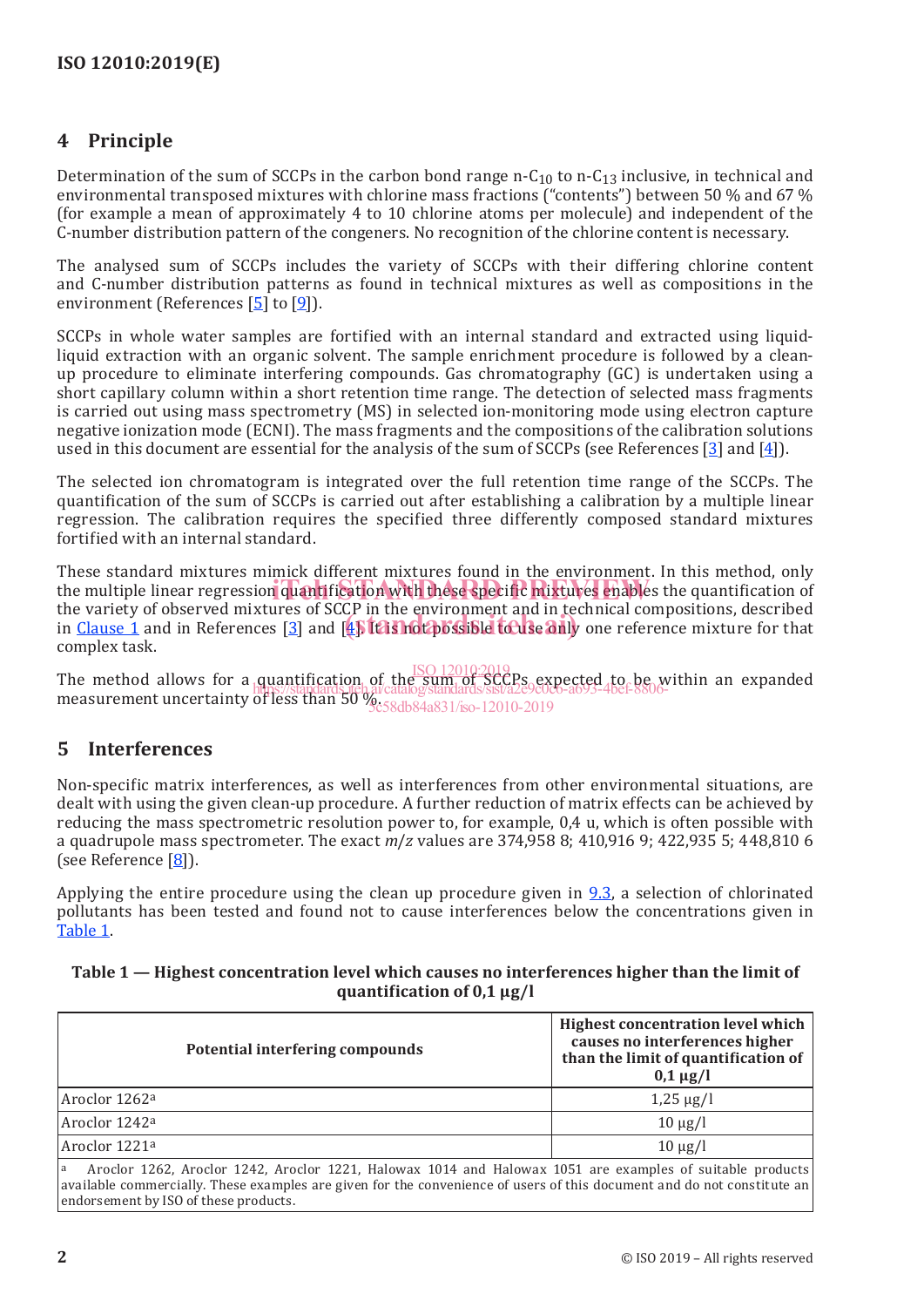| Potential interfering compounds                                                      | <b>Highest concentration level which</b><br>causes no interferences higher<br>than the limit of quantification of<br>$0,1 \,\mu g/l$ |
|--------------------------------------------------------------------------------------|--------------------------------------------------------------------------------------------------------------------------------------|
| Campheclor (toxaphene)                                                               | $1,75 \,\mu g/l$                                                                                                                     |
| Halowax 1014a                                                                        | $10 \mu g/l$                                                                                                                         |
| Halowax 1051 <sup>a</sup>                                                            | $0.4 \mu$ g/l                                                                                                                        |
| MCCP (medium-chain chlorinated <i>n</i> -alkanes $C_{14}$ - $C_{17}$ ) 42 % chlorine | $10 \mu g/l$                                                                                                                         |
| MCCP (medium-chain chlorinated <i>n</i> -alkanes $C_{14}$ - $C_{17}$ ) 52 % chlorine | $6 \mu g/l$                                                                                                                          |
| MCCP (medium-chain chlorinated <i>n</i> -alkanes $C_{14}$ - $C_{17}$ ) 57 % chlorine | $10 \mu g/l$                                                                                                                         |
|                                                                                      |                                                                                                                                      |

a Aroclor 1262, Aroclor 1242, Aroclor 1221, Halowax 1014 and Halowax 1051 are examples of suitable products available commercially. These examples are given for the convenience of users of this document and do not constitute an endorsement by ISO of these products.

# **6 Reagents and standards**

Use solvents and reagents of sufficient purity, i.e. with negligibly low concentrations of SCCPs, e.g. lower than the limit of detection of the method. Check blanks regularly over the entire procedure to ensure they are suitable and establish proper analytical control.

# **6.1 Solvents for extraction and preparation of stock solutions**

The solvent for extraction is *n*-heptane. Other non-polar solvents, e.g. *n*-hexane (C<sub>6</sub>H<sub>14</sub>), cyclohexane<br>(C<sub>6</sub>H<sub>12</sub>), can be used if the extraction efficiency is comparable with those of *n*-heptane. (C6H12), can be used if the extraction efficiency is comparable with those of *n-*heptane.

Use 2,2,4-trimethylpentane  $(C_8H_{18}$ , isooctane) for conditioning of the glass bottles (7.1).

https://standards.iteh.ai/catalog/standards/sist/a2e9c0c6-a693-4bef-8806-

For preparation of the stock solutions and dilutions of the internal standard, use propanone  $(acetone)$ ,  $C_3H_6O$ .

For conditioning of the clean-up columns, use mixtures of *n*-heptane and propanone (acetone).

For the first elution step of the filtrated suspended matter, use methanol (CH<sub>3</sub>OH).

## **6.2 Reference SCCP stock solutions**

Use commercially available solutions, such as in cyclohexane or *n-*hexane, of the single mixtures of SCCP congeners with defined carbon chain length and with different defined chlorine contents (see Table 2, first two columns). Alternatively, use commercially available ready mixed solutions with the same composition.

Mixtures of synthetic solutions were used to simulate environmentally occurring SCCPs or technical products of SCCPs. For example, the synthetic mixed calibration stock solution "Lake Ontario water" is mixed to resemble a Lake Ontario water as reported in Reference  $[6]$ . Its characteristic is a relatively high content of  $C_{10}$  to  $C_{12}$ , especially  $C_{12}$  and a low chlorine content as partly reported in water samples too. The synthetic mixed calibration stock solution "Perch" simulates a C-number distribution found in a perch (see Reference [7]). The standard mixture "Sediment Drevnice" simulates a natural mixture reported about a sediment of the river Drevnice (see Reference  $[8]$ ) with a high content of  $C_{13}$  and a higher chlorine content.

The compositions of the calibration mixtures as well as of the independent quality assurance solutions are mandatory to achieve the quantification of the variety of SCCP-mixtures.

Prepare the solutions "Lake Ontario water", "Perch", and "Sediment Drevnice" according to Table 2.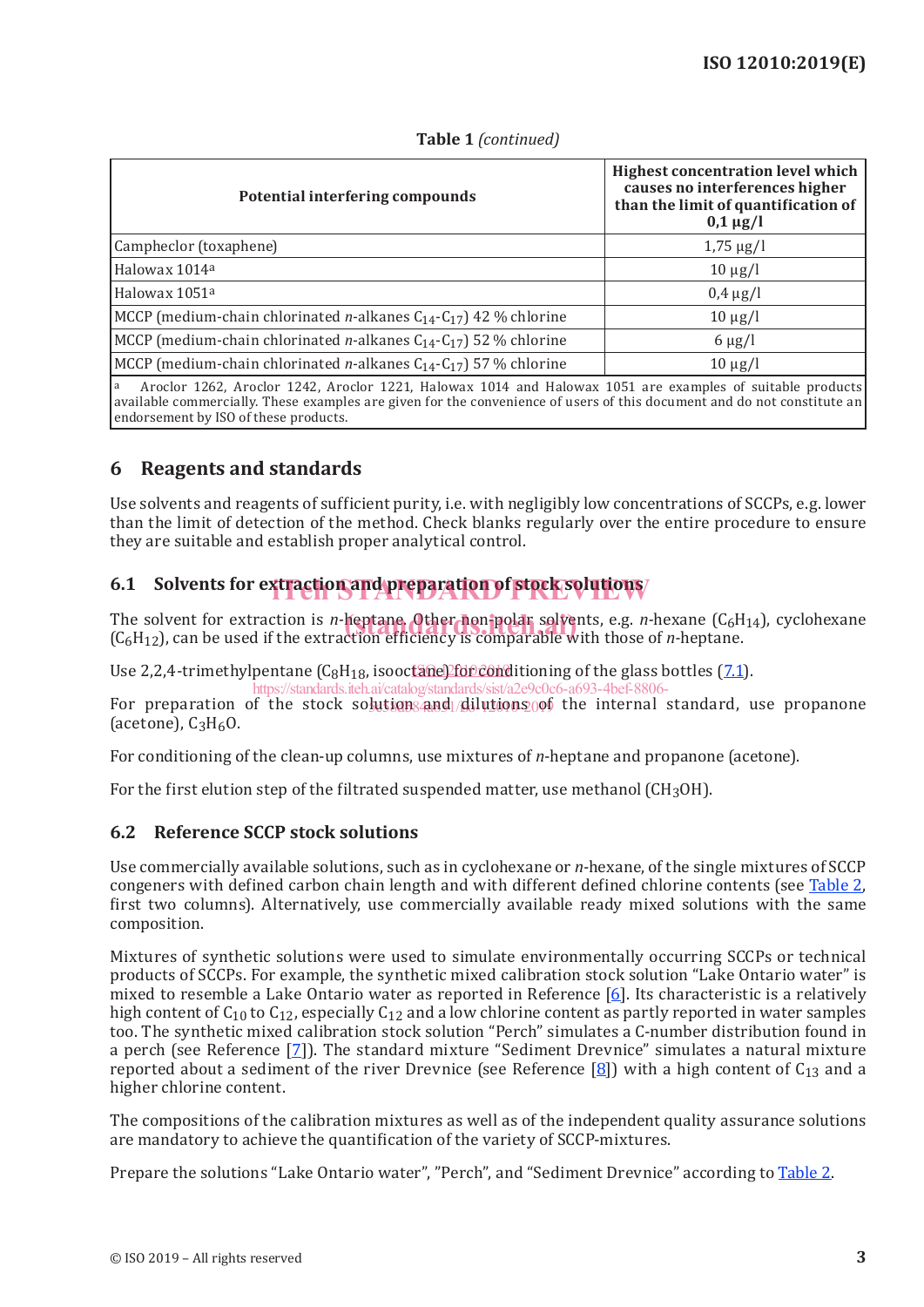|                                                                               |                                         | Reference substances stock solutions in<br>accordance with 6.2 |                                                                                                        |                               |                                |
|-------------------------------------------------------------------------------|-----------------------------------------|----------------------------------------------------------------|--------------------------------------------------------------------------------------------------------|-------------------------------|--------------------------------|
| <b>Commercially available standard solutions</b>                              |                                         |                                                                | (Synthetic mixed standard solutions, which<br>resemble environmental mixtures composi-<br>tion, ng/ml) |                               |                                |
| $n$ -alkane                                                                   | Chlorine content<br>% of the individual | Mean number of chlorines in                                    | "Lake Ontario<br>water"                                                                                | "Perch"                       | "Sediment<br>Drevnice"         |
| chain<br>length                                                               | C-number mixtures as<br>certified       | the molecules (calculated)                                     | Chlorine<br>contenta<br>50,2%                                                                          | Chlorine<br>contenta<br>60,6% | Chlorine<br>contenta<br>65,0 % |
| $C_{10}$                                                                      | 50,18                                   | 3,97                                                           | 1000                                                                                                   |                               |                                |
| $C_{10}$                                                                      | 55,00                                   | 4,79                                                           | 1000                                                                                                   |                               |                                |
| $C_{10}$                                                                      | 60,09                                   | 5,86                                                           |                                                                                                        | 500                           |                                |
| $C_{10}$                                                                      | 65,02                                   | 7,16                                                           |                                                                                                        | 1 100                         | 280                            |
| $C_{11}$                                                                      | 45,50                                   | 3,63                                                           | 1000                                                                                                   |                               |                                |
| $C_{11}$                                                                      | 50,21                                   | 4,37                                                           | 1000                                                                                                   |                               |                                |
| $C_{11}$                                                                      | 55,20                                   | 5,31                                                           |                                                                                                        | 600                           |                                |
| $C_{11}$                                                                      | 60,53                                   | 6,55                                                           |                                                                                                        | 1 0 0 0                       | 500                            |
| $C_{11}$                                                                      | 65,25                                   | 7,94                                                           |                                                                                                        | 3 0 0 0                       | 660                            |
| $\rm{C}_{12}$                                                                 | 45,32                                   | 3,93                                                           | 2000                                                                                                   |                               |                                |
| $C_{12}$                                                                      | 50,18                                   | 4,76                                                           | 2000                                                                                                   | 800                           |                                |
| $C_{12}$                                                                      | 55,00                                   | 25,74                                                          | $-2000$                                                                                                | 2000                          |                                |
| $C_{12}$                                                                      | 65,08                                   | 8,59                                                           |                                                                                                        | 900                           | 1 0 0 0                        |
| $C_{12}$                                                                      | 69,98                                   | 10,62                                                          | 2.0.0                                                                                                  | <b>POONE</b>                  | 830                            |
| $C_{13}$                                                                      | 59,98                                   | 5c588884a831/jso-12010-2019                                    |                                                                                                        | 100                           | 730                            |
| $C_{13}$                                                                      | 65,18                                   | 9,34                                                           |                                                                                                        |                               | 6 0 0 0                        |
| Sum of SCCP (ng/ml)<br>10 000<br>10 000<br>10 000                             |                                         |                                                                |                                                                                                        |                               |                                |
| a<br>The chlorine content of the mixtures is calculated as the weighted mean. |                                         |                                                                |                                                                                                        |                               |                                |

## **Table 2 — Reference substances stock solutions**

Store the prepared solutions in a refrigerator at 2 °C to 8 °C. Avoiding losses of the solvent by evaporation, solutions can be used for five years.

Use as well commercially available solutions, e.g. in cyclohexane or *n*-hexane, of the reference substances stock solutions (see Table 2, last three columns) of SCCP. See Reference [8].

An example is DRE-ZS22102105HP<sup>1)</sup>. See Reference [8].

## **6.3 Internal standard stock solutions from individual congeners**

Use commercially available individual congener standard solutions and prepare a stock solution in propanone (acetone)  $(6.1)$  at a concentration of, for example, 1  $\mu$ g/ml.

Individual SCCP congeners with chlorine contents of between 50 % and 67 % are suitable as internal standards, for example:

- $1,1,1,3,10,11$ -hexachloroundecane, with e.g. 0,1  $\mu$ g/ml;
- 1,1,1,3,11,13,13,13-octachlorotridecane, with e.g. 0,1 µg/ml;
- 1,2,5,5,6,9,10-heptachlorodecane, with e.g.  $0.01 \mu$ g/ml.

<sup>1)</sup> DRE-ZS22102105HP is an example of a suitable product available commercially. These examples are given for the convenience of users of this document and do not constitute an endorsement by ISO of these products.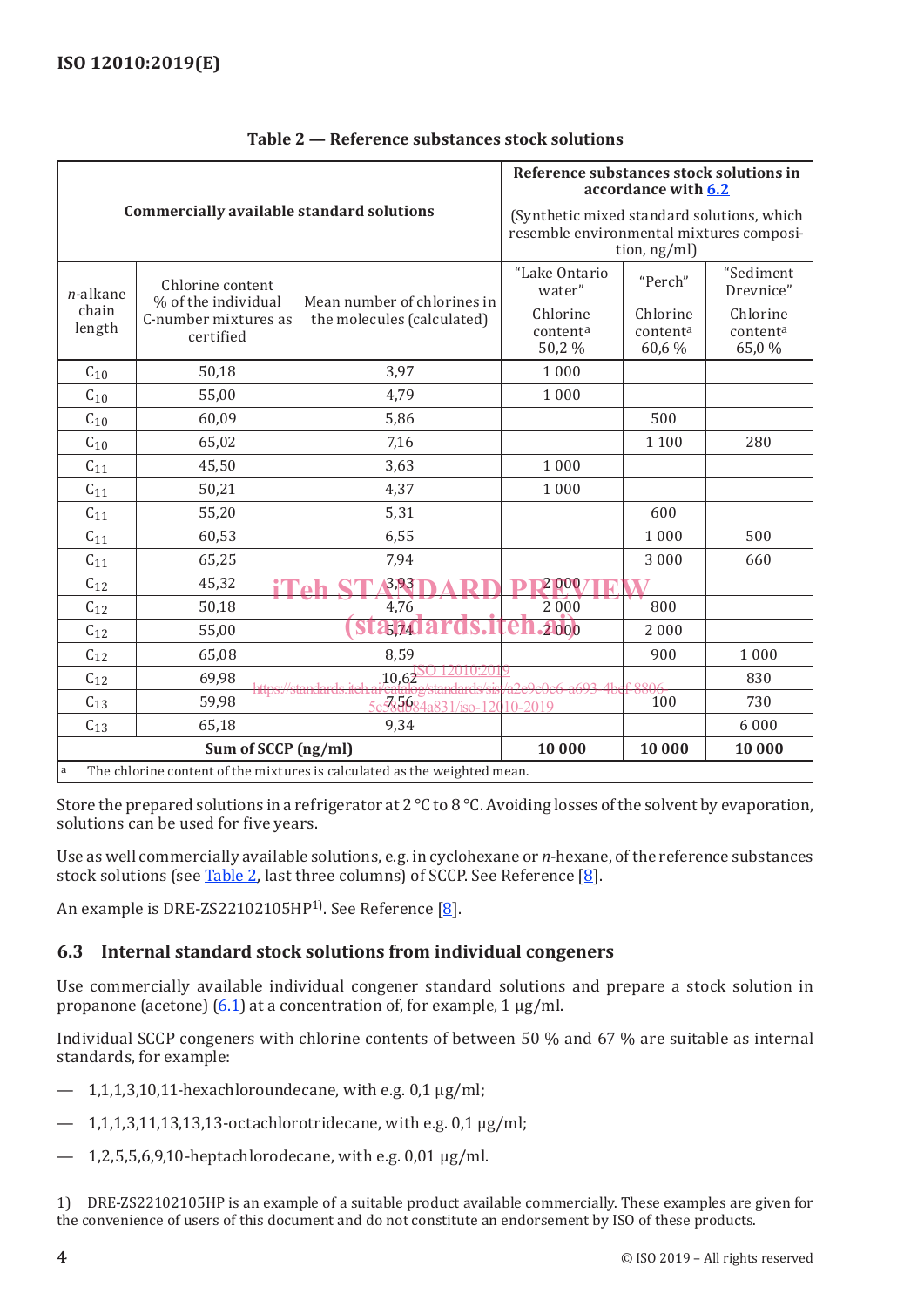NOTE 1 The different individual SCCP congeners used as internal standard substances contribute in environmental samples to the sum of SCCPs. Nevertheless, the contribution is approximately <1 %, which means that the enhancement of the measurement uncertainty is negligible.

NOTE 2 Different individual SCCP congeners can produce different response factors, hence it can be necessary for different concentrations to be used.

If validated, other individual SCCP congeners can be used as the internal standard if the congener shows the same properties over the entire analytical process as the SCCPs being determined.

The solutions can be stored in a refrigerator at 2 °C to 8 °C.

#### **6.4 Calibration solutions**

Use the standard mixtures according to Table 2. Prepare a minimum of nine calibration solutions (see Table 3) with concentrations according to the detection capability of the mass spectrometer. Combine and dilute the solutions (6.2) and the internal standard solution (6.3) with *n-*heptane to produce solutions for the calibration range.

|                             | "Lake Ontario water" | "Perch"                        | "Sediment Drevnice"                                                       | <b>Internal standard</b><br>e.g. 1,1,1,3,11,13,13,13-octa-<br>chlorotridecane |
|-----------------------------|----------------------|--------------------------------|---------------------------------------------------------------------------|-------------------------------------------------------------------------------|
| Sum of SCCPs,<br>$\mu$ g/ml |                      |                                | <b>iT<sup>ug/ml</sup>STANI<sup>Fg/ml</sup>RD PR<sup>Fg/ml</sup>IEW</b>    | $\mu$ g/ml                                                                    |
| 0,15                        | 0,15                 |                                | standardsliteh.ai                                                         | 0,1                                                                           |
| 0,15                        |                      | 0,15                           |                                                                           | 0,1                                                                           |
| 0,15                        |                      | ISO 12010:2019                 | 0,15                                                                      | 0,1                                                                           |
| 0,3                         |                      |                                | https://standgrds.iteh.ai/catalog/standards/sist/a2e9c0c6-a693-4bef-8806- | 0,1                                                                           |
| 0,3                         |                      | $5c58d_{0}84a_{0,3}^{3}/180-1$ | 2010-2019                                                                 | 0,1                                                                           |
| 0,3                         |                      |                                | 0,3                                                                       | 0,1                                                                           |
| 0,6                         | 0,6                  |                                |                                                                           | 0,1                                                                           |
| 0,6                         |                      | 0,6                            |                                                                           | 0,1                                                                           |
| 0,6                         |                      |                                | 0,6                                                                       | 0,1                                                                           |

#### **Table 3 — Calibration solutions**

The solutions may be stored in a refrigerator at 2 °C to 8 °C at least for six months. Check the concentration of the calibration solutions against an independently prepared standard prior to use.

Quality control check solutions shall be prepared to check the calibration independently. To do so, use the mixtures as given in Annex A.

#### **6.5 Extraction auxiliary and clean-up materials**

**6.5.1 Copper powder**, grain size < 63 µm. Copper powder is used in the clean-up procedure to remove sulfur and sulfur-containing matrix components.

**6.5.2 Hydrochloric acid, 2 mol/l**, used for copper activation in the clean-up column.

**6.5.3 Aluminium oxide**, Al<sub>2</sub>O<sub>3</sub>, neutral, high activity (10 % water).

**6.5.4 Glass wool.**

**6.6 Operating gases**, for GC-MS, of high purity and in accordance with the manufacturer's specifications.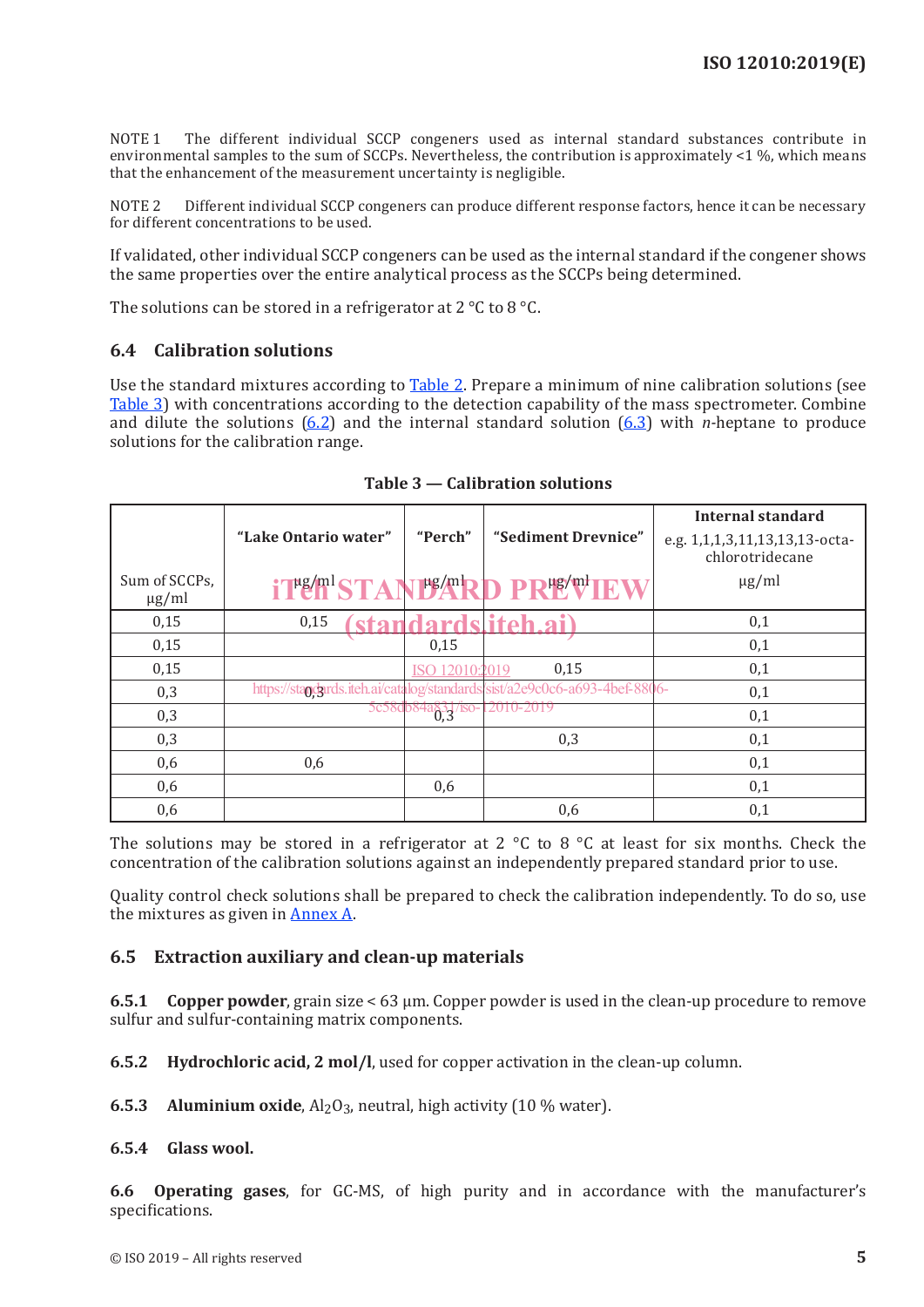**6.7 Nitrogen**, N<sub>2</sub>, purity ≥ 99,996 % volume fraction, for concentrating the solutions.

**6.8 Sodium sulfate**, anhydrous, Na<sub>2</sub>SO<sub>4</sub>, powdered.

#### **6.9 Test solution for check of linearity of the internal standards.**

Prepare solutions of the internal standard used at concentrations of 0,1  $\mu$ g/ml, 0,5  $\mu$ g/ml, and 1  $\mu$ g/ml.

## **7 Apparatus**

Glassware and equipment which may come into contact with water samples or their extracts should be free from interfering compounds.

Clean all glassware by rinsing with propanone (acetone)  $(6.1)$ .

**7.1 Flat-bottomed glass bottles**, conical shoulder, 1 000 ml capacity, for collecting water samples, preferably with glass stoppers.

The sample bottle shall enable direct extraction of the sample to be undertaken.

Before use, condition it by rinsing the dry sample bottle with, for example, 2 ml of isooctane (6.1). Then, invert it and allow the solvent to drain and evaporate from it.

# **7.2 Evaporation device, e.g. rotary evaporator, or nitrogen evaporating system.**

**7.3 Separator**, for example micro-separator **in accordance with IS**O 6468<sup>[1]</sup>, separation funnel or other suitable device for phase separation.

#### ISO 12010:2019

- 7.4 Vials, compatible with the GC-autosampler (e.gr with a capacity of 135 ml)<sup>8806-</sup> 5c58db84a831/iso-12010-2019
- **7.5 Chromatographic column**, internal diameter (ID) 10 mm (empty) for clean-up.

**7.6 Gas chromatograph**, temperature-programmable, with all required accessories, including gases, capillary column, split/splitless injector and mass spectrometer detector with negative-ion chemical ionization option and appropriate reactant gas (CH<sub>4</sub>).

**7.7 Volumetric flasks**, 1 ml, 2 ml, 10 ml and 25 ml.

**7.8 Disposable glass Pasteur pipettes**, e.g. 150 mm or 250 mm.

**7.9 Syringes**, 2 µl, 5 µl, 10 µl and 50 µl.

#### **7.10 Analytical column**

Fused silica column with medium or non-polar low bleed separating phase (see Annex C for examples); e.g. ID < 0,25 mm, length 15 m and film thickness 0,1  $\mu$ m.

**7.11 Glass fibre filter,** binderless, fine porosity (<0,45 µm particle retention).

#### **7.12 Vacuum filtration device**, volume 1 l.

#### **7.13 Shaking device or magnetic stirrer device** (with a magnetic stir bar).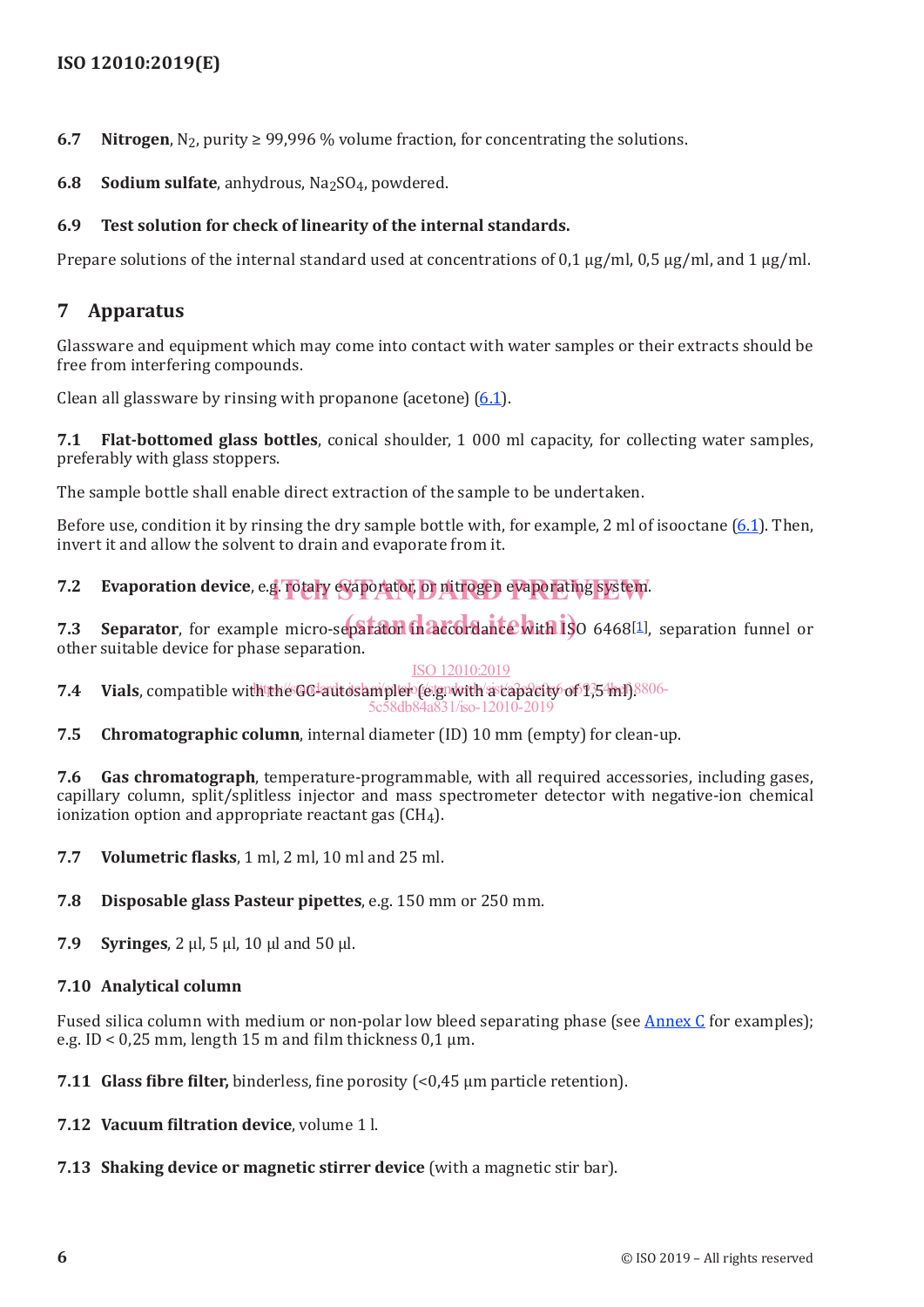**7.14 GPC clean-up system** (with modular design).

### **7.14.1 Pump, sampling injector, sample rack; fraction collector.**

**7.14.2 GPC-Column:** Shodex CLNpakPAE 800 AC®2), Maximum pore size 40 nm, column size 80 mm (inner diameter)  $\times$  300 mm (length).

# **8 Sampling and sample pretreatment**

Take samples as specified in ISO 5667-1 and ISO 5667-3. To collect water samples (1 l per sample), use conditioned glass bottles (7.1). Do not fill the sample bottle completely (e.g. fill to the shoulder) in order to allow the addition of the extracting solvent.

Samples are extracted without filtering the sample and suspended solids are not removed prior to analysis.

Weigh, to the nearest gram, the sample bottle with its contents and cap, and record the mass for subsequent use. Thoroughly shake the bottle to homogenize the water sample. Add the internal standard solution (6.3) to achieve a concentration of, for example, 0,1 µg/l in the water sample. Record the mass, in micrograms, of internal standard added. Shake the bottle thoroughly.

# **9 Procedure**

# **9.1 Extraction with liquid-liquid extraction** iTeh STANDARD PREVIEW

Add 10 ml of extraction solvent, *n*-heptane (6.1), to the bottle and shake it or stir (7.13) thoroughly for about 2 h to carry out the extraction directly in the sample bottle. Allow the phases to separate and use the separator (7.3) to collect the organic extract in a separate tube. If an emulsion forms, break it by centrifuging and/or by adding sodium sulfate (6.8) to the tube. Discard the remaining water to waste. Transfer the solvent from the tube to the evaporating device  $(7.2)$  or, using a gentle stream of nitrogen (6.7), carefully evaporate the solvent (at a temperature of 40  $\degree$ C) to about 1 ml. Weigh, to the nearest gram, the empty sample bottle and cap. Calculate the volume of water extracted and the concentration of internal standard in the water. ISO 12010:2019 https://standards.iteh.ai/catalog/standards/sist/a2e9c0c6-a693-4bef-8806-  $\frac{2}{3}$ c $\frac{3}{4}$ db84a831/iso-12010-2019

Proceed as in 9.3.

## **9.2 Extraction with higher content of suspended matter**

If the content of suspended matter is higher than approximately 200 mg/l, filter the sample through a glass fibre filter  $(7.11)$  and collect the filtrate in the bottle  $(7.1)$ .

Weigh, to the nearest gram, the empty sample bottle and cap. Calculate the volume of water extracted and the concentration of internal standard in the water.

Add 10 ml of methanol to the filter (without vacuum) separately to extract the suspended matter. Allow to soak for 5 min, then use vacuum to add methanol to the sample filtrate collected before.

Add 10 ml *n*-heptane (without vacuum) to the filter and allow to soak for another 5 min, then use weak vacuum to add *n*-heptane also to the sample filtrate collected before.

Shake or stir  $(7.13)$  the mixture thoroughly for about 2 h to carry out the extraction directly in the sample bottle. Allow the phases to separate and use the separator (7.3) to collect the organic extract in a separate tube. If an emulsion forms, break it by centrifuging and/or by adding sodium sulfate (6.8) to the tube. Discard the remaining water to waste. Transfer the solvent from the tube to the evaporating

<sup>2)</sup> Shodex CLNpakPAE 800 AC is an example of a suitable product available commercially. This example is given for the convenience of users of this document and does not constitute an endorsement by ISO of this product.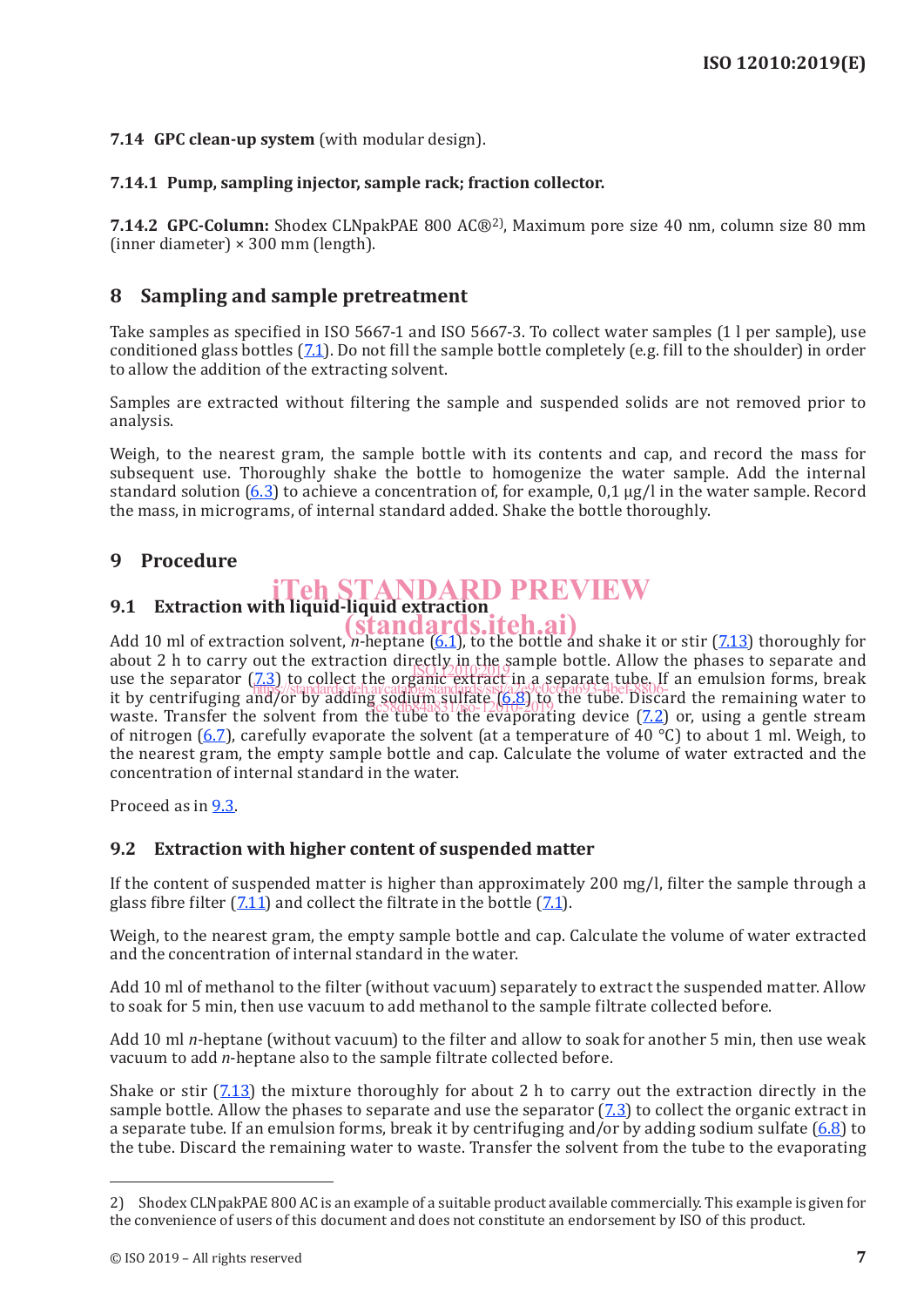device  $(7.2)$  or, using a gentle stream of nitrogen  $(6.7)$ , carefully evaporate the solvent (at a temperature of 40 $\degree$ C) to about 1 ml.

# **9.3 Extract clean-up**

Often, matrix contents can be cleaned by procedure b) only.

A two-step clean-up procedure [a) and b)] for high matrix content shall be carried out.

Begin the cleanup procedure using the extract concentrated to approximately 1 ml in *n-*heptane:

- a) column chromatographic clean-up with 2 g activated copper powder and  $(6.5.1)$  2 g Al<sub>2</sub>O<sub>3</sub>, neutral, high activity  $(6.5.3)$ ;
- b) gel chromatographic clean-up (7.14). with Shodex CLNpakPAE 800 AC $\odot$ 3), 8,0 mm  $\times$  300 mm and 0,5 ml/min propanone (acetone) as the eluent.

Fill the copper powder in a glass column with a glass wool plug. Activate the copper by adding 10 ml of 2 mol/l hydrochloric acid (6.5.2). Allow all of the hydrochloric acid (6.5.2) to soak into the copper powder before washing the column, first with 25 ml of water and subsequently with 20 ml of acetone to remove acid and water from the column. Then, a stopcock may be attached to the bottom of the column for controlling the elution progress. After the solvent level has reached the upper level of the copper powder, wash the copper layer with 3 × 2 ml *n-*heptane. Then, 2 g of aluminium oxide (10 % water) and about 10 ml of *n-*heptane are added for obtaining a copper/aluminium oxide - sandwich column. The wet column is used for applying the sample extract. The SCCPs are eluted by 10 ml of a mixture of *n*-heptane/acetone (98:2) which is concentrated to approx. 1,2 ml. It shall be noted that the column shall payor we dw shall never run dry.

shan never run ury.<br>This concentrate is used for the subsequently following GPC clean-up. Inject e.g 1 ml of the concentrate and elute in a fraction between 12 ml and 13,5 ml. This fraction is concentrated again to, for example, 1 ml, dried by sodium sulfate (6.8) and transferred into a sample vial for injection into the GC-MS.<br>Management and all all the different into the distribution of the distribution of the SSD6-ISO 12010:2019 https://standards.iteh.ai/catalog/standards/sist/a2e9c0c6-a693-4bef-8806-

When using a new column for the GPC clean<sup>8</sup>dp, verify the eluent volume for complete elution of the analytes of interest by analysing an appropriate standard solution and/or spiked sample extract. Recoveries of SCCPs should be > 50 % and no interfering peak should appear in the gas chromatogram. If necessary, GPC conditions need to be modified to meet these requirements.

NOTE 1 Alternative clean-up procedures, an extended column chromatographic clean-up (see Annex F) and a modified gel chromatographic clean-up (see Annex G) can be used. The interferences quantified in Clause 4 of this document apply only to the conditions described in this clause.

NOTE 2 Due to the physico-chemical properties of SCCP's results in water higher than the LOD (limit of detection) are very rare. The absence of SCCP can be proved by testing without the described clean up steps only after drying the extract. If the peak areas of the specific mass ions are below the peak areas of the LOD, a result < LOD can be reported.

## **9.4 Measurement and integration of the chromatogram**

Optimize the operating conditions of the GC-ECNI-MS system, e.g. according to the manufacturer's instructions. Examples of the gas chromatographic conditions are given in Annex C.

Prior to analysis, verify the performance of the GC-ECNI-MS system by analysis of calibration standards. Use as a minimum the calibration solutions "Lake Ontario water" and "Sediment Drevnice" to optimize the GC-ECNI-MS system.

<sup>3)</sup> Shodex CLNpakPAE 800 AC® is an example of a suitable product available commercially. This example is given only as information for the convenience of users of this document and does not constitute an endorsement by ISO of this product.